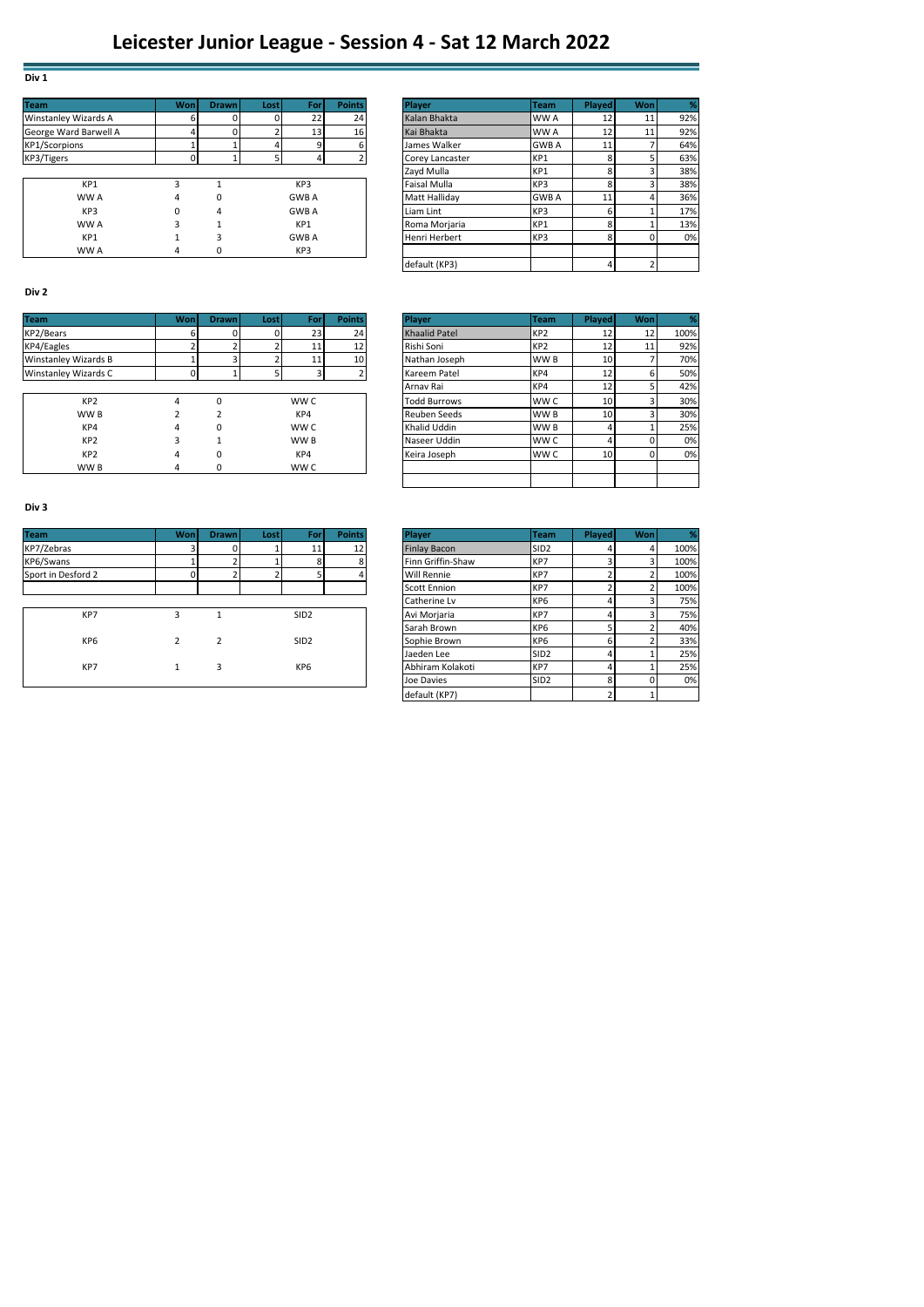| <b>Team</b>           | Won | <b>Drawn</b> | <b>Lost</b> | For             | <b>Points</b> | Player             | Team            | <b>Played</b>   | Won | ℅    |
|-----------------------|-----|--------------|-------------|-----------------|---------------|--------------------|-----------------|-----------------|-----|------|
| KP5/Badgers           |     |              |             | 18              | 22            | Aiden Cheng        | KP <sub>5</sub> | 12              | 12  | 100% |
| George Ward Barwell B |     |              |             | 13 <sub>1</sub> | 12            | Alfie Newton       | <b>GWBB</b>     |                 |     | 100% |
| KP8/Panthers          |     |              |             | 10              |               | Eppie Southern     | <b>GWBB</b>     | 12              |     | 75%  |
| KP11/Wolves           |     |              | 3           |                 |               | Dillon Kearney     | KP8             | 11              |     | 55%  |
|                       |     |              |             |                 |               | Ahab Igbal         | KP <sub>5</sub> | 12              |     | 50%  |
| KP <sub>5</sub>       |     |              |             | <b>GWB B</b>    |               | Dylan Mahtani      | <b>KP11</b>     | 12              |     | 42%  |
| <b>KP11</b>           |     |              |             | KP8             |               | Ali Akbar          | <b>KP11</b>     |                 |     | 33%  |
| KP8                   |     |              |             | <b>GWBB</b>     |               | Abhiram Kalakoti   | KP8             |                 |     | 33%  |
| KP <sub>5</sub>       | 4   | 0            |             | KP11            |               | Dylan Lowther      | <b>GWBB</b>     | 10 <sup>1</sup> |     | 20%  |
| KP <sub>5</sub>       |     |              |             | KP8             |               | Aadam Mohammed     | <b>KP11</b>     |                 |     | 0%   |
| <b>KP11</b>           |     |              |             | <b>GWB B</b>    |               | <b>Riley Price</b> | KP8             |                 |     | 0%   |

|           | Wonl | <b>Drawn</b>   | Lostl | <b>For</b>   | <b>Points</b>   | <b>Plaver</b>      | <b>Team</b>     | <b>Played</b>   | Wonl |      |
|-----------|------|----------------|-------|--------------|-----------------|--------------------|-----------------|-----------------|------|------|
|           |      |                |       | 18           | 22              | Aiden Cheng        | KP <sub>5</sub> | 12              | 12   | 100% |
| Barwell B |      | $\overline{ }$ |       | 13           | 12 <sub>1</sub> | Alfie Newton       | <b>GWBB</b>     |                 |      | 100% |
|           |      |                |       | 10           | 8               | Eppie Southern     | <b>GWBB</b>     | 12 <sub>1</sub> | 9    | 75%  |
|           |      | 3              |       |              | 6               | Dillon Kearney     | KP8             | 11              | 6    | 55%  |
|           |      |                |       |              |                 | Ahab Igbal         | KP5             | 12              | 6    | 50%  |
| KP5       | 3    |                |       | <b>GWB B</b> |                 | Dylan Mahtani      | <b>KP11</b>     | 12 <sub>1</sub> |      | 42%  |
| KP11      |      | 3              |       | KP8          |                 | Ali Akbar          | <b>KP11</b>     |                 |      | 33%  |
| KP8       |      | з              |       | <b>GWB B</b> |                 | Abhiram Kalakoti   | KP8             | h               |      | 33%  |
| KP5       | 4    | 0              |       | KP11         |                 | Dylan Lowther      | <b>GWBB</b>     | 10              |      | 20%  |
| KP5       | 3    |                |       | KP8          |                 | Aadam Mohammed     | <b>KP11</b>     |                 |      | 0%   |
| KP11      |      |                |       | <b>GWB B</b> |                 | <b>Riley Price</b> | KP8             |                 |      | 0%   |
|           |      |                |       |              |                 | default (KP11)     |                 |                 |      |      |
|           |      |                |       |              |                 |                    |                 |                 |      |      |

### **Div 5**

**Div 4**

| <b>Team</b>          | <b>Won</b> | <b>Drawn</b> | Lost | For             | <b>Points</b> | <b>Player</b>     | <b>Team</b>      | Played          | Wonl | ℅    |
|----------------------|------------|--------------|------|-----------------|---------------|-------------------|------------------|-----------------|------|------|
| KP9/Lions            |            |              | 0    | 18 <sub>1</sub> | 22            | Avi Morjaria      | KP <sub>9</sub>  |                 |      | 100% |
| Winstanley Wizards G |            |              |      | 12              | 12            | Shivam Champaneri | KP <sub>9</sub>  |                 |      | 82%  |
| KP13/Meerkats        |            |              |      | 10 <sub>1</sub> |               | Nour Anjum        | WW G             |                 |      | 71%  |
| Sport in Desford 1   |            |              |      | 8               |               | Kai Katwa         | <b>KP13</b>      |                 |      | 67%  |
|                      |            |              |      |                 |               | Amitoj Singh      | <b>KP13</b>      | 10 <sup>1</sup> |      | 60%  |
| <b>KP13</b>          | з          |              |      | WW G            |               | Fin Allen         | SID <sub>1</sub> | 10              |      | 60%  |
| SID1                 |            |              |      | KP <sub>9</sub> |               | Alfie Purple      | WW G             |                 |      | 50%  |
| KP <sub>9</sub>      | 3          |              |      | <b>KP13</b>     |               | Resandu Suraweera | KP <sub>9</sub>  |                 |      | 33%  |
| SID1                 |            |              |      | WW G            |               | Kai Hewitt        | WW G             |                 |      | 14%  |
| KP <sub>9</sub>      |            |              |      | WW G            |               | Aadam Mohammed    | <b>KP13</b>      |                 |      | 0%   |
| SID1                 |            |              |      | <b>KP13</b>     |               | Jude King         | SID <sub>1</sub> |                 |      | 0%   |

#### **Div 6**

| <b>Team</b>                 | Wonl | <b>Drawn</b> | Lost | For         | <b>Points</b> | <b>Player</b>         | <b>Team</b> | <b>Played</b> | Won | %    |
|-----------------------------|------|--------------|------|-------------|---------------|-----------------------|-------------|---------------|-----|------|
| KP10/Penguins               |      |              | 0    | 19          | 20            | Alfie Newton          | <b>GWBD</b> | 12            | 12  | 100% |
| George Ward Barwell D       |      |              | 0    | 14          | 14            | Swayam Ramparia       | KP10        | 10            |     | 80%  |
| <b>Winstanley Wizards E</b> |      |              |      | 12          | 12            | Rian Sachdev          | <b>KP10</b> |               |     | 80%  |
| KP12/Beavers                |      |              |      |             |               | Ethan Hewitt          | WW E        |               |     | 44%  |
|                             |      |              |      |             |               | Elijah Weedall        | guest       |               |     | 40%  |
| WW E                        | 4    |              |      | <b>KP12</b> |               | Muna Abdul Gabbar     | KP10        |               |     | 40%  |
| <b>KP10</b>                 |      |              |      | <b>GWBD</b> |               | Josiah Weedall        | WW E        |               |     | 33%  |
| <b>KP12</b>                 |      | 4            |      | <b>GWBD</b> |               | <b>Elliot Hartley</b> | <b>KP12</b> |               |     | 20%  |
| <b>KP10</b>                 |      |              |      | WW E        |               | Josiah Weedall        | guest       |               |     | 20%  |
| <b>KP10</b>                 | 4    |              |      | KP12        |               | Harvi Sangha          | WW E        |               |     | 13%  |
| WW E                        |      |              |      | <b>GWBD</b> |               | <b>Rufus Maton</b>    | <b>KP12</b> |               |     | 0%   |

|          | Won | <b>Drawn</b>            | Lost | For             | <b>Points</b> | Player            | <b>Team</b>     | Played          | <b>Won</b> |      |
|----------|-----|-------------------------|------|-----------------|---------------|-------------------|-----------------|-----------------|------------|------|
|          |     |                         |      | 18 <sub>1</sub> | 22            | Avi Morjaria      | KP <sub>9</sub> |                 | 5          | 100% |
| izards G |     | <sup>1</sup>            |      | 12              | 12            | Shivam Champaneri | KP9             | 11              | 9          | 82%  |
| ts       |     | 2                       |      | 10              | 8             | Nour Anjum        | WW G            |                 |            | 71%  |
| ord 1    | 0   | $\overline{\mathbf{3}}$ | 3    | 8               | 6             | Kai Katwa         | <b>KP13</b>     | 6               | 4          | 67%  |
|          |     |                         |      |                 |               | Amitoj Singh      | <b>KP13</b>     | 10              | 6          | 60%  |
| KP13     | 3   | $\overline{ }$          |      | WW G            |               | Fin Allen         | SID1            | 10              | 6          | 60%  |
| SID1     |     | 3                       |      | KP <sub>9</sub> |               | Alfie Purple      | WW G            | 8               | 4          | 50%  |
| KP9      | 3   |                         |      | <b>KP13</b>     |               | Resandu Suraweera | KP <sub>9</sub> | 6               | 2          | 33%  |
| SID1     | 0   | 4                       |      | WW G            |               | Kai Hewitt        | WW G            |                 |            | 14%  |
| KP9      |     | $\overline{2}$          |      | WW G            |               | Aadam Mohammed    | <b>KP13</b>     |                 |            | 0%   |
| SID1     |     | 2                       |      | <b>KP13</b>     |               | Jude King         | SID1            |                 |            | 0%   |
|          |     |                         |      |                 |               | Joe Herbert       | SID1            | a               |            | 0%   |
|          |     |                         |      |                 |               | default (KP13)    |                 | 12 <sub>1</sub> | 6          |      |

|                  | Won          | <b>Drawn</b> | Lost | <b>For</b>  | <b>Points</b>   | Player                | Team        | Played | Won             |      |
|------------------|--------------|--------------|------|-------------|-----------------|-----------------------|-------------|--------|-----------------|------|
| ns               |              |              |      | 19          | 20              | Alfie Newton          | <b>GWBD</b> | 12     | 12 <sub>1</sub> | 100% |
| <b>Barwell D</b> |              |              |      | 14          | 14              | Swayam Ramparia       | <b>KP10</b> | 10     | 8               | 80%  |
| Vizards E        |              |              |      | 12          | 12 <sub>1</sub> | Rian Sachdev          | <b>KP10</b> |        | 4               | 80%  |
|                  |              |              |      |             |                 | <b>Ethan Hewitt</b>   | WW E        | 9      | 4               | 44%  |
|                  |              |              |      |             |                 | Eliiah Weedall        | guest       |        |                 | 40%  |
| WW E             | 4            | 0            |      | <b>KP12</b> |                 | Muna Abdul Gabbar     | <b>KP10</b> |        |                 | 40%  |
| <b>KP10</b>      |              |              |      | <b>GWBD</b> |                 | Josiah Weedall        | WW E        |        |                 | 33%  |
| <b>KP12</b>      | <sup>0</sup> | 4            |      | <b>GWBD</b> |                 | <b>Elliot Hartley</b> | <b>KP12</b> |        |                 | 20%  |
| <b>KP10</b>      | 3            |              |      | WW E        |                 | Josiah Weedall        | guest       |        |                 | 20%  |
| <b>KP10</b>      | 4            | 0            |      | <b>KP12</b> |                 | Harvi Sangha          | WW E        | 8      |                 | 13%  |
| WW E             |              |              |      | <b>GWBD</b> |                 | <b>Rufus Maton</b>    | <b>KP12</b> |        |                 | 0%   |
|                  |              |              |      |             |                 | defaults (GWB D/KP12) |             | 24     | 12              |      |